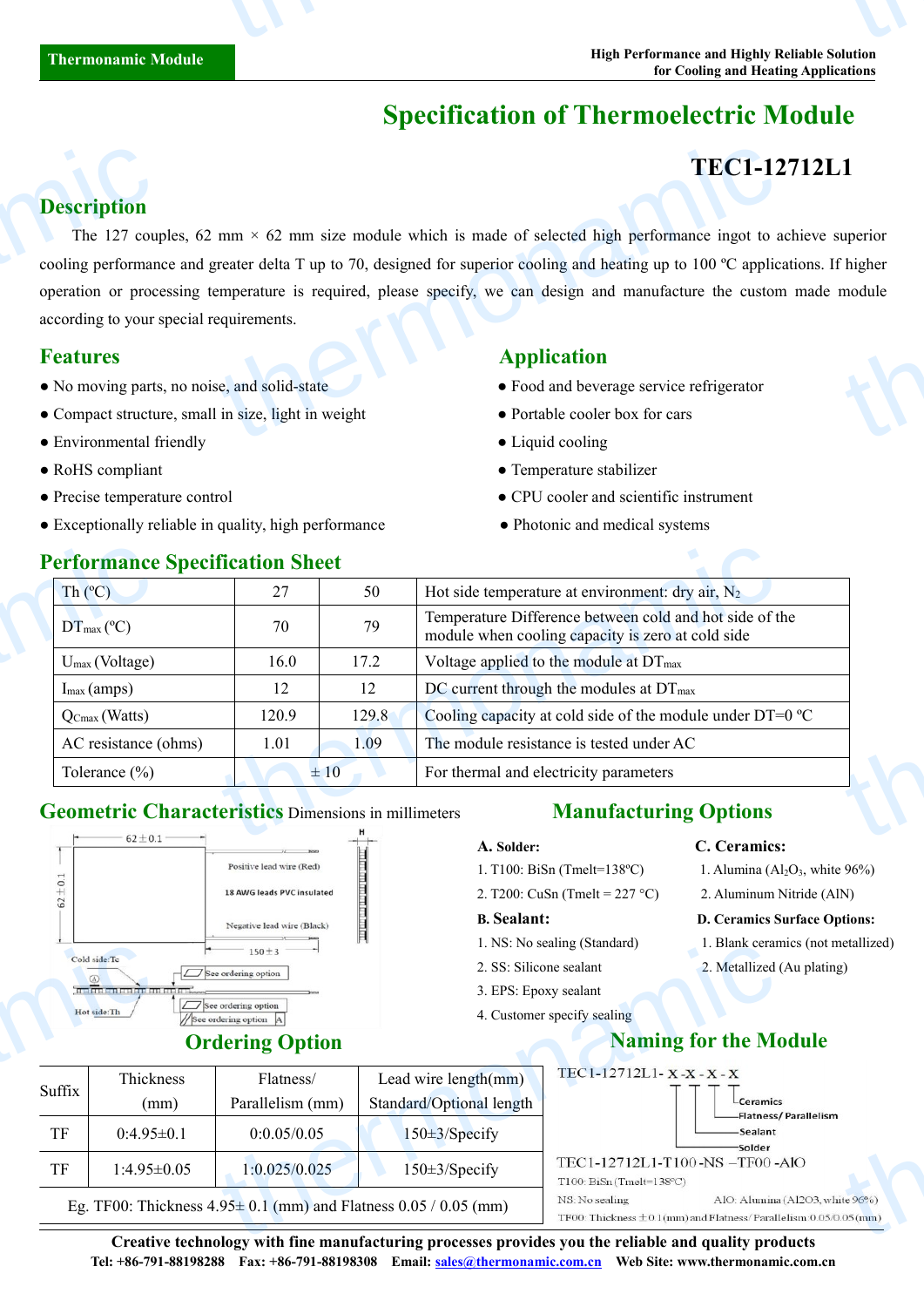# **Specification of Thermoelectric Module**

# **TEC1-12712L1**



**Creative technology with fine manufacturing processes provides you the reliable and quality products Tel: +86-791-88198288 Fax: +86-791-88198308 Email: sales@thermonamic.com.cn Web Site: www.thermonamic.com.cn**